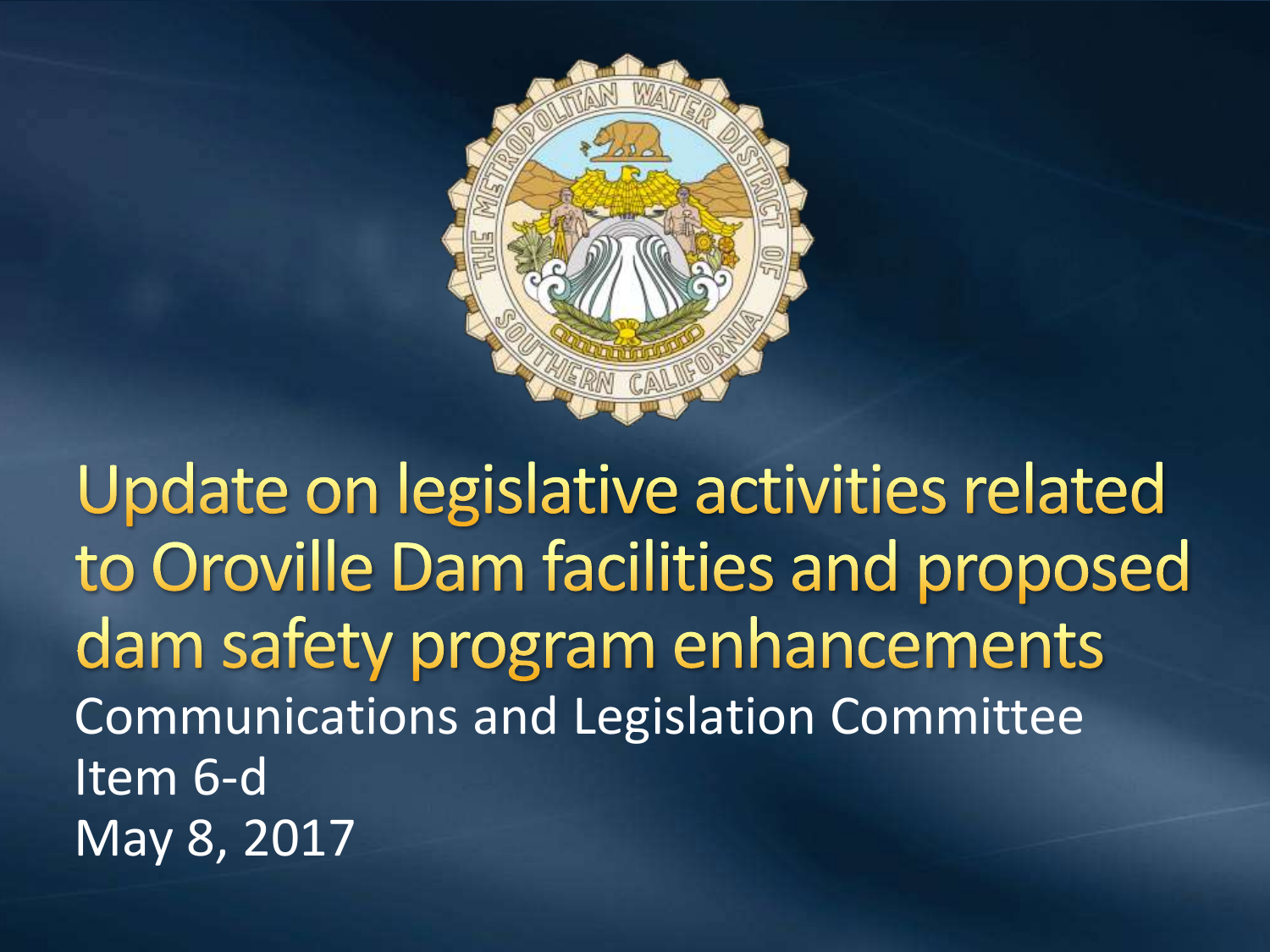#### **Oroville Dam Event and Legislative Activities**

Feb. 7 **D** Initial gated spillway damage Emergency spillway used; downstream evacuation Feb. 11

> Governor releases proposal to enhance dam safety/funding

> > Board of Consultants reports (4)

AB 884 (Levine) and AB 1270 and 1271 (Gallagher) amended

Senate Natural Resources and Water Committee hearing Apr. 25 Apr. 19 Congress requests FERC review Apr. 17 DWR awards \$275M contract

Emergency event Legislative activities KEY Recovery activities



#### February 13, 2017 (SF Chronicle)

C&L Committee Meeting The Theorem 2 May 8, 2017

Feb. 24

Mar. 21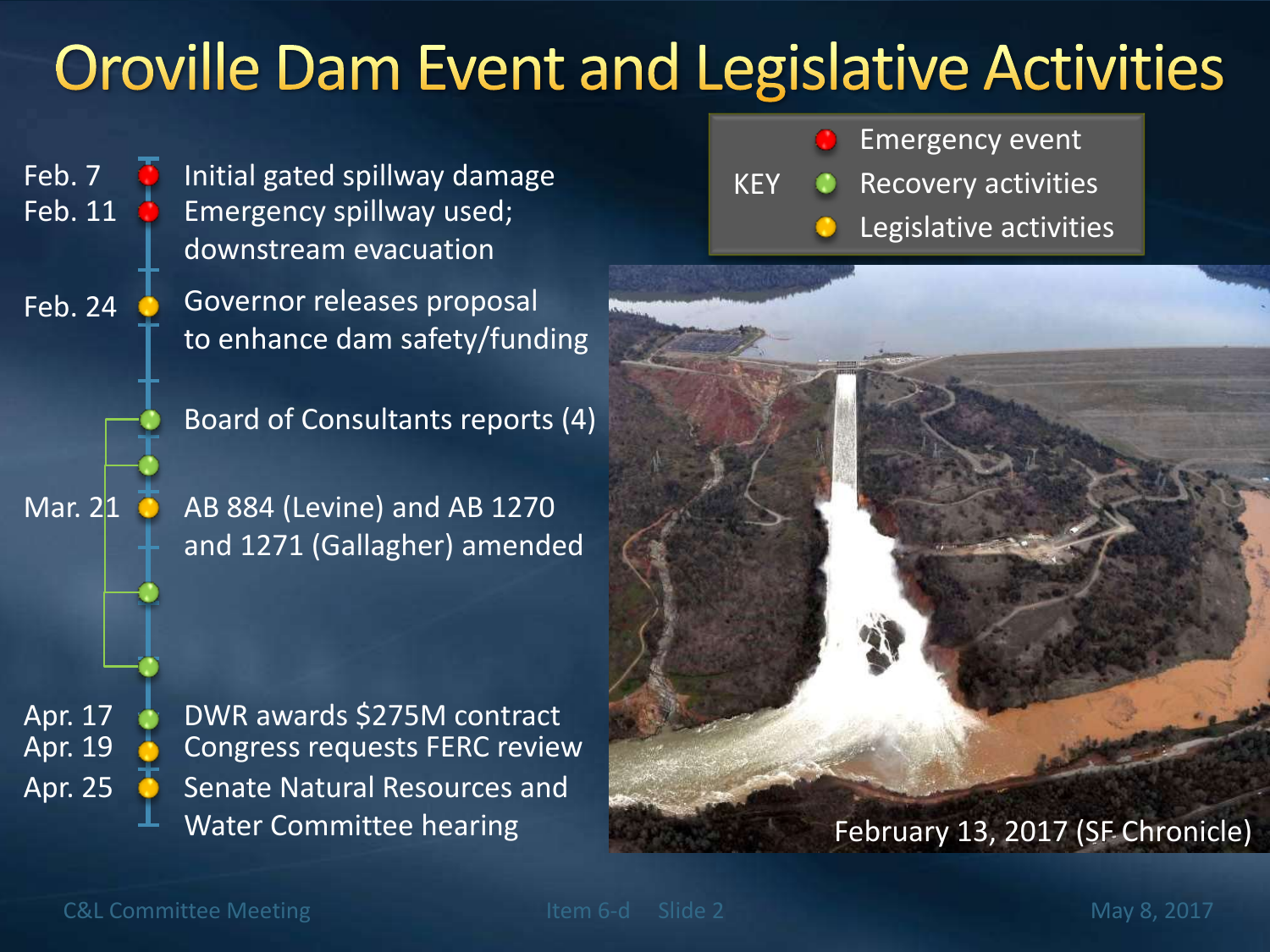## **Brown Administration Proposals to Enhance Dam Safety and Funding**

- **Invest \$437 million in near-term flood control and** emergency response actions
	- **BED Redirect \$50 million from General Fund**
	- **Appropriate \$387 million from Proposition 1**
- **Require emergency action plans and flood inundation** maps for all dams
- **•** Enhance California's existing dam inspection program
- **Seek prompt regulatory action and increased federal** funding to improve dam safety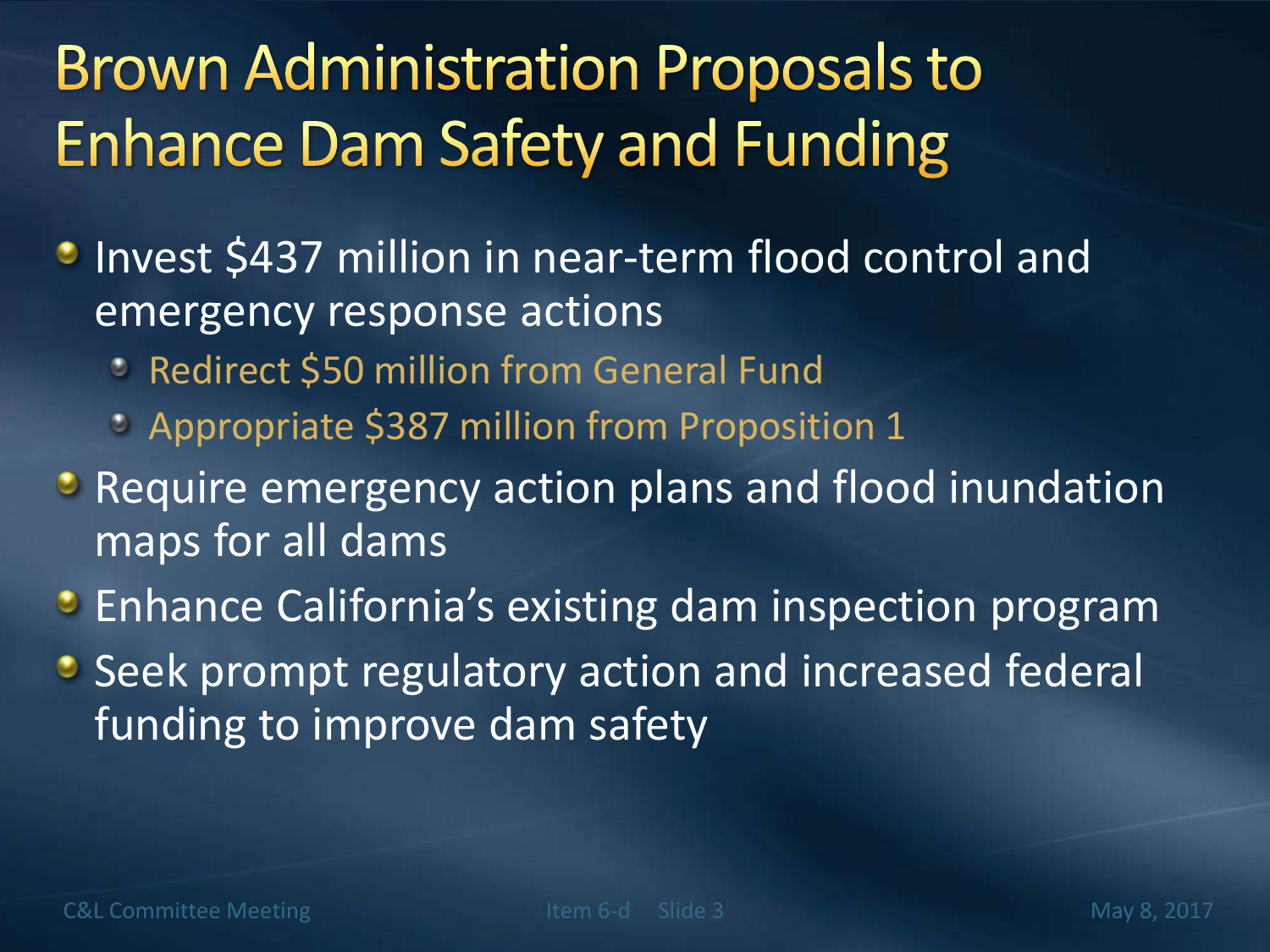## **Brown Administration Proposals to** Enhance Dam Safety and Funding (cont'd)

- Budget trailer bill (RN 17 10961 dated 3/8/17)
	- **Reclassifies risk plans**
	- **Imposes civil penalties for failure to comply**
	- Establishes new fee schedule by emergency regulation
- **Proposition 1 bond funding** 
	- Senate and Assembly budget subcommittees have questioned expenditure of \$387 million within two years
	- To date, deferred appropriation of bond funds
- **Federal assistance and oversight** 
	- \$274 million emergency aid from FEMA through May 2017
	- Congressional /state delegations request oversight by FERC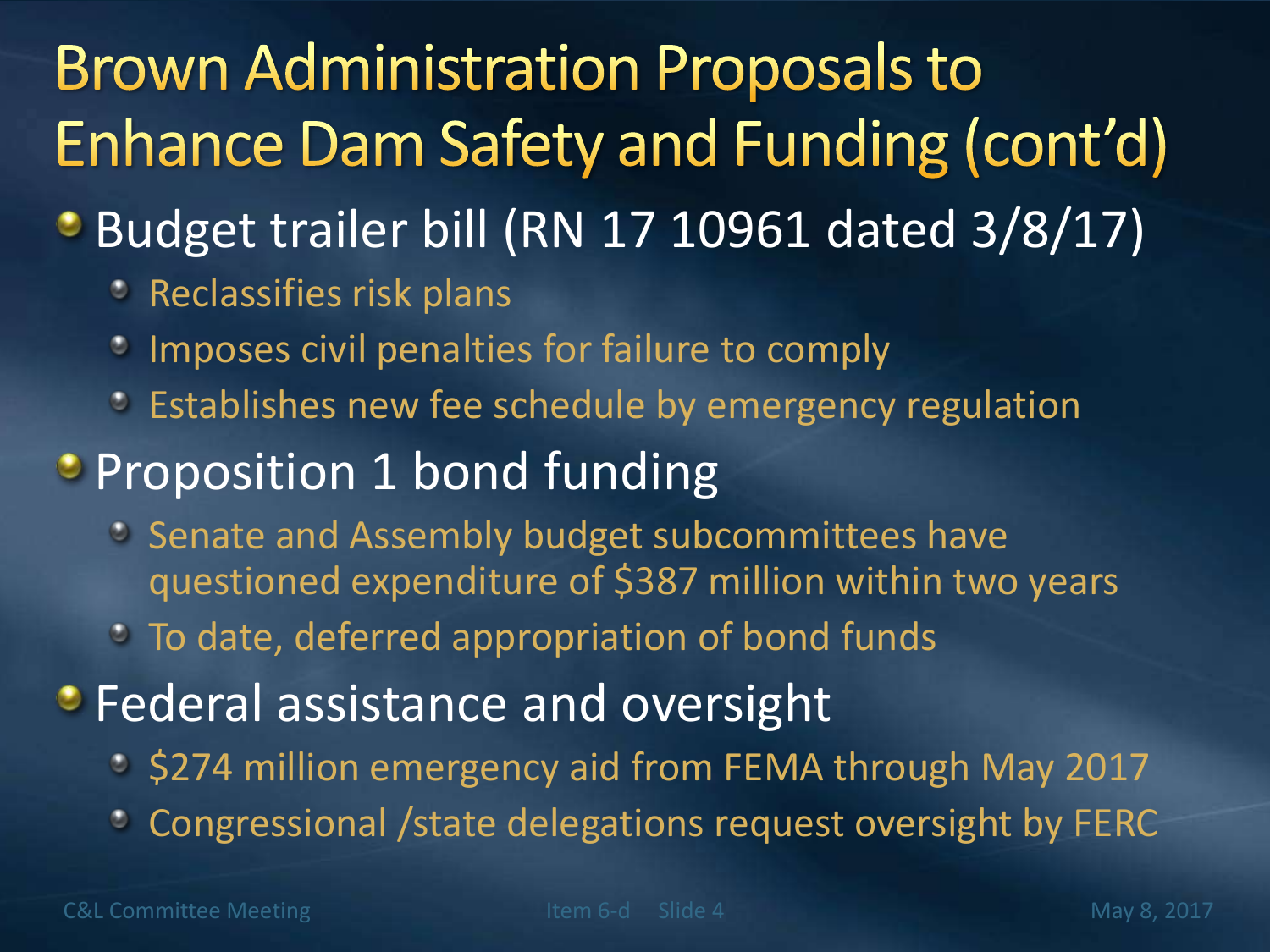## **Comparison of Dam Safety Policy** Legislation

|                                         | Histingelah | People resident | <b>PROGRESSION PROFILIPS</b> |
|-----------------------------------------|-------------|-----------------|------------------------------|
| <b>Annual inspection?</b>               |             |                 |                              |
| <b>Annual report to</b><br>Legislature? |             |                 |                              |
| <b>Continuous</b><br>appropriation?     |             |                 |                              |

C&L Committee Meeting The Term of them 6-d Slide 5 May 8, 2017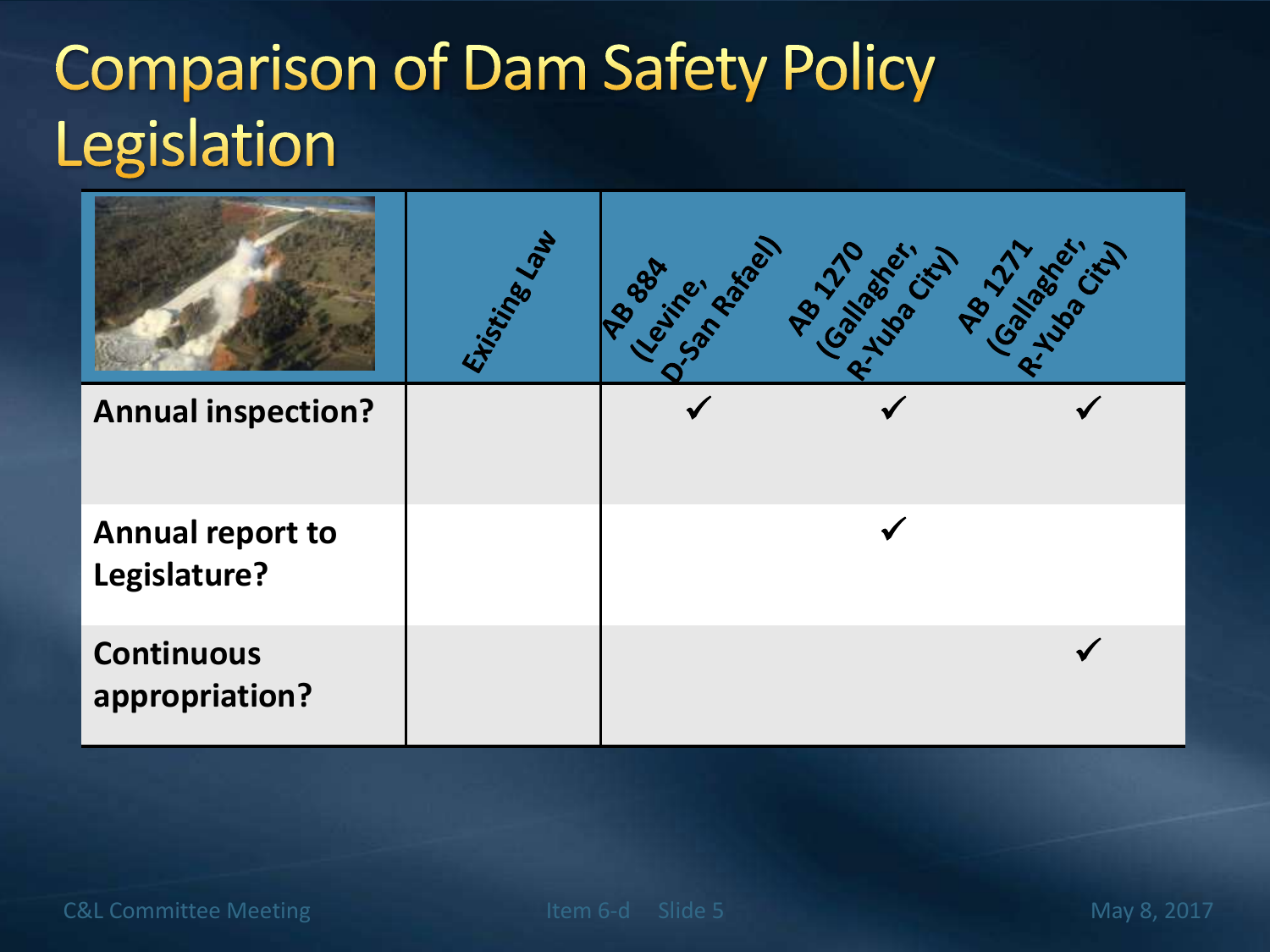#### **Legislative Hearings**

- Senate Natural Resources and Water Committee -Special Order of Business on April 25
	- State officials provided update on plans to repair spillways
	- Anticipate sufficient repairs by Nov. 1 to allow reliable flood control releases
	- Questioned on recent construction contract terms and conditions



- **Additional hearings expected** 
	- **Joint Assembly policy committees hearing on May 11**
	- Future hearings may focus on responsibility, lessons learned and fiscal impact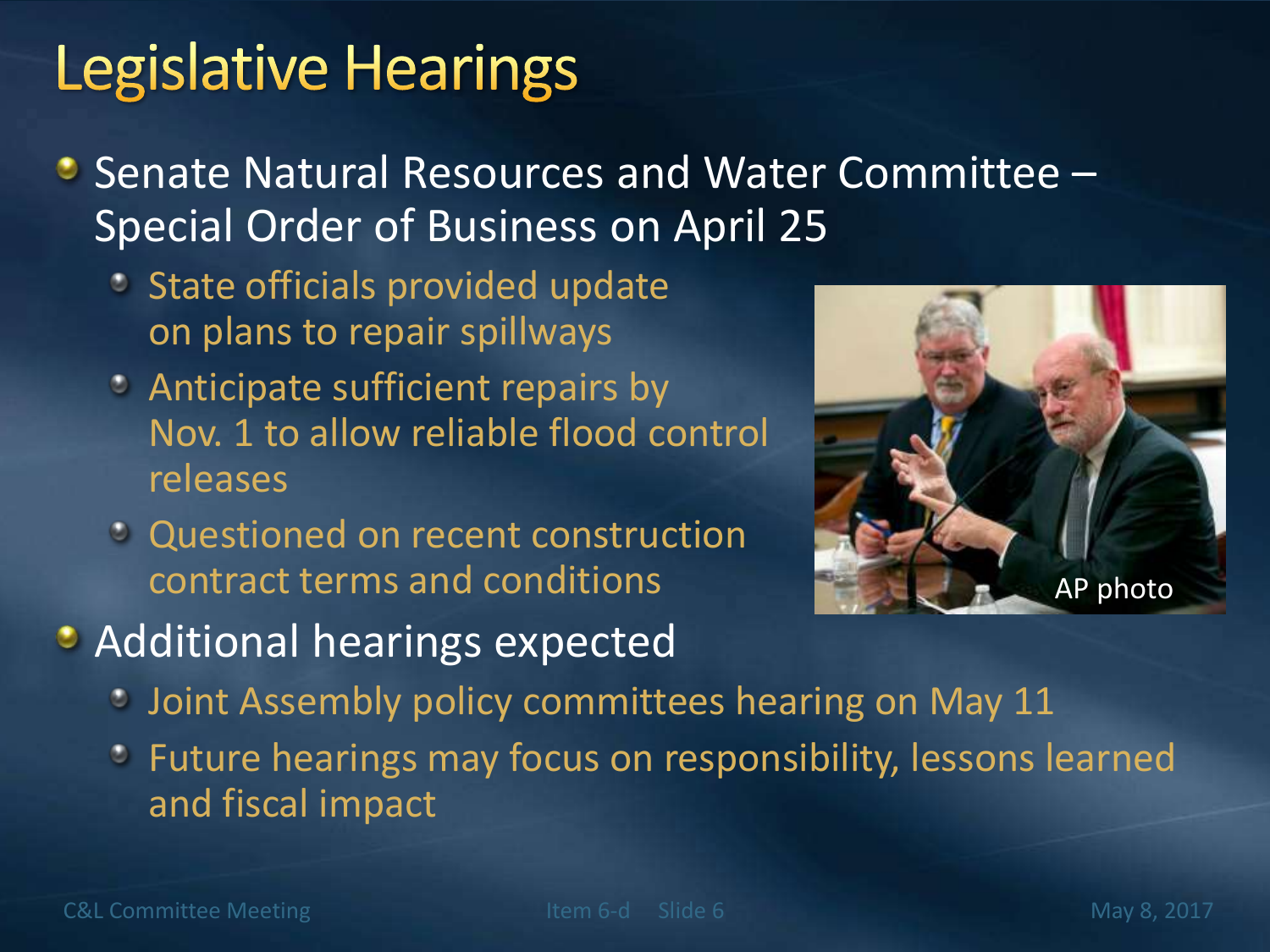# **Impacts to Metropolitan**

- **Metropolitan owns and operates twenty facilities under** Division of Safety of Dams (DSOD) jurisdiction
- **Metropolitan's current activities align with budget** trailer bill and policy legislation
	- Annual inspection by DSOD
	- Dam facility assessments initiated in 2004
	- Initiated facility Emergency Action Plans in 2016
	- **Inundation maps updated on regular cycle**

**DISOD** fees expected to rise significantly under budget trailer bill

- Current fees of ~\$300k would double over 3 years
- Additional structures may be included in inspections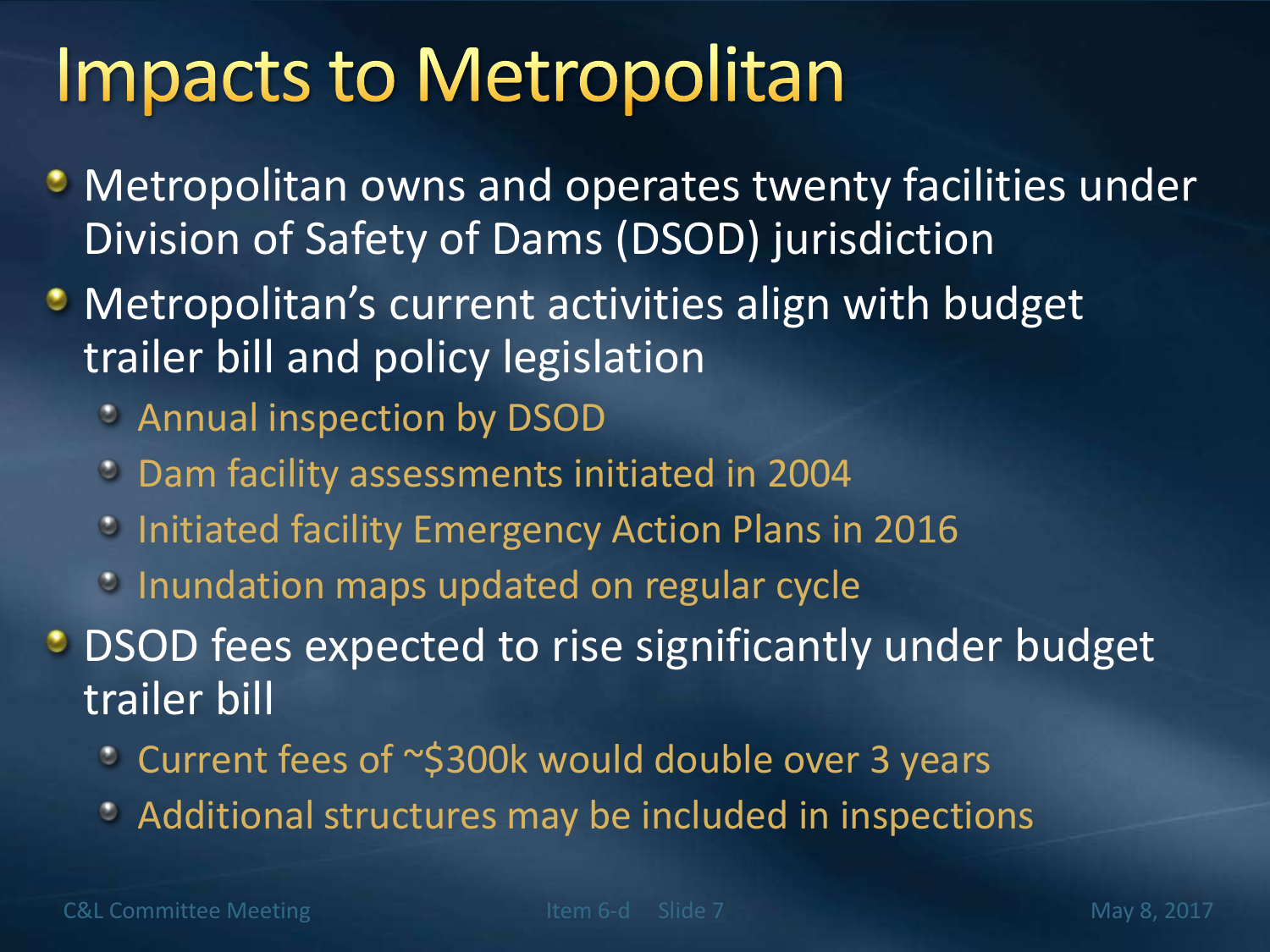# **Next Steps**

- **Coordinate and collaborate with State Water** Contractors regarding cost allocation
- **Monitor future budget and legislative policy hearings** 
	- Indentify opportunities for Metropolitan's engagement at federal and state level